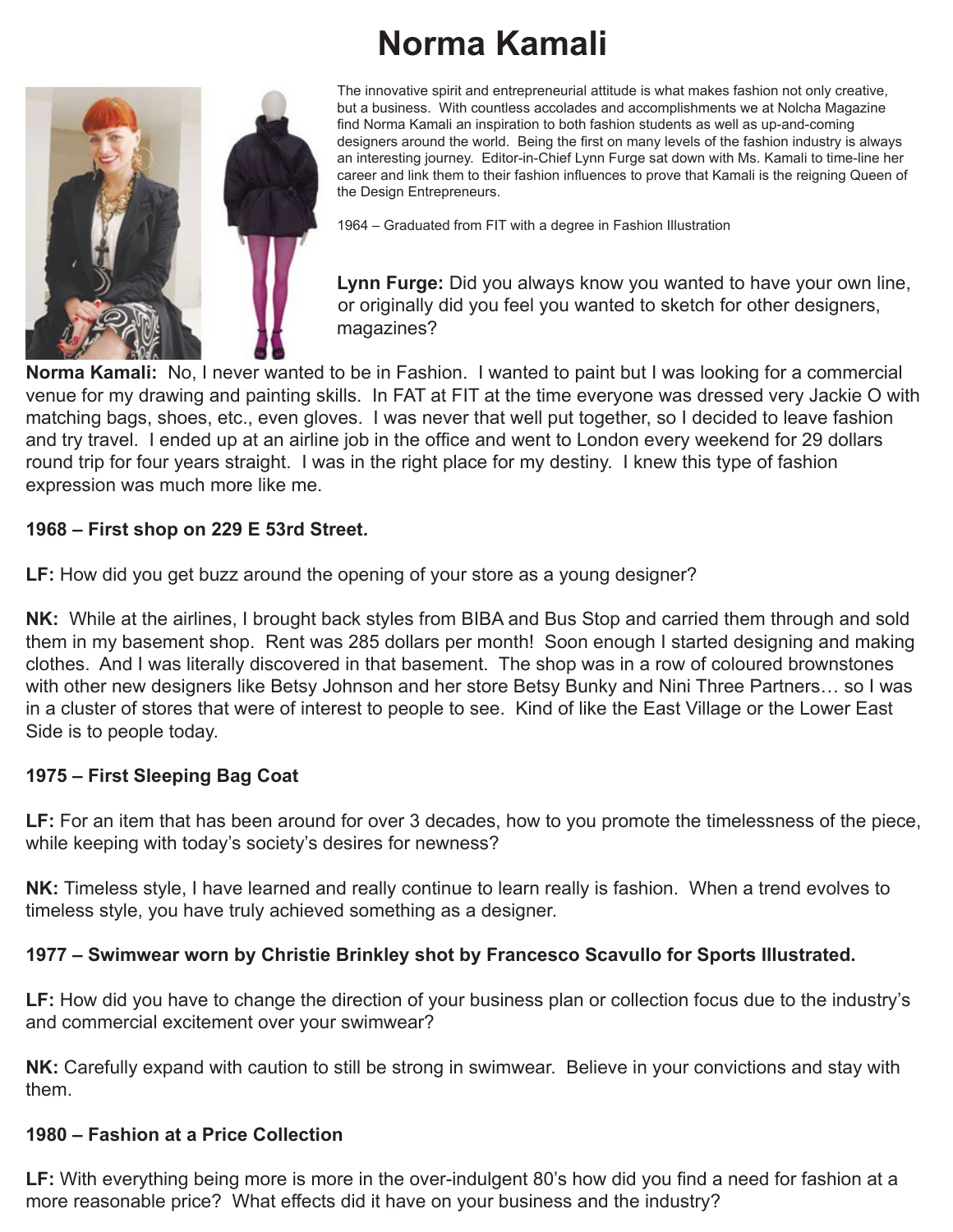**NK:** It turned me from a cult designer to being much better known.

## **1984 – Fall Fantasy video directed and produced by Norma Kamali**

**LF:** This video pushed forward an important trend in fashion merchandising… please explain.

**NK:** It was my answer to runway… See the clothes on real women with humor. Sex and the City is the evolution of that theme and it is a huge success. And way more accessible to women than fashion shows which can be elitist. But in fashion it seems, "elite" is not such a dirty word so the film is the best of both worlds.

#### **1986 – Design for Twyla Tharp**

**LF:** How do you approach designing for dance, film or auxiliary projects that aren't specifically a new season's Norma Kamali collection?

**NK:** I studied anatomy, Michelangelo was my idol and Rudolph Nureyev was too so designing for dance is easy…

## **1986 Cont. – Win the Architecture Award for your Flagship store on 511 W. 56th Street**

**LF:** How do you branch out with designing when dealing with architecture and not fabric? What elements did you want your space to embody? What kind of non-fashion projects inspire you?

**NK:** I love them all. Design is design and one label is crippling to me. As I venture out to new projects I become ever more inspired to design clothes and concepts for dressing.

#### **1987 – Licensing deal between Norma Kamali and Bloomingdales for a specific line exclusive to that department store**

**LF:** How do you feel you paved the way for other designers to link up with retail corporations and create exclusivity? Were you inspired to create an exclusive line, or did Bloomingdales approach you?

**NK:** It was unique and the first of its kind. I loved it… lots of opportunity to think of the image of the store. I totally believe in this especially if a store feels a designer has the pulse of their customer.

## **1988 – Public Education Association Award for Outstanding Graduate**

**LF:** Why do you find working with the youth of our culture is so important? What one lesson can you teach them through your own experience?

**NK:** I am a public school graduate and the opportunities for inner city schools and the students is limited. I was fortunate to have outside businesses come to the school I was in and present me with grants and scholarships that allowed me the opportunity to go on with my education. Now is my chance to do the same for others. I truly get back more in the process of doing this than I give...

## **1993 - OMO launched because of the active lifestyles of the 1990's**

**LF:** What about active wear inspires you? What design elements need to be taken into account when designing for that specific market of busy women?

**NK:** OMO was established in 1976 when I left my partner and ex-husband to open my own business on my own. The active line was based on the new awareness of fitness health and beauty which I am still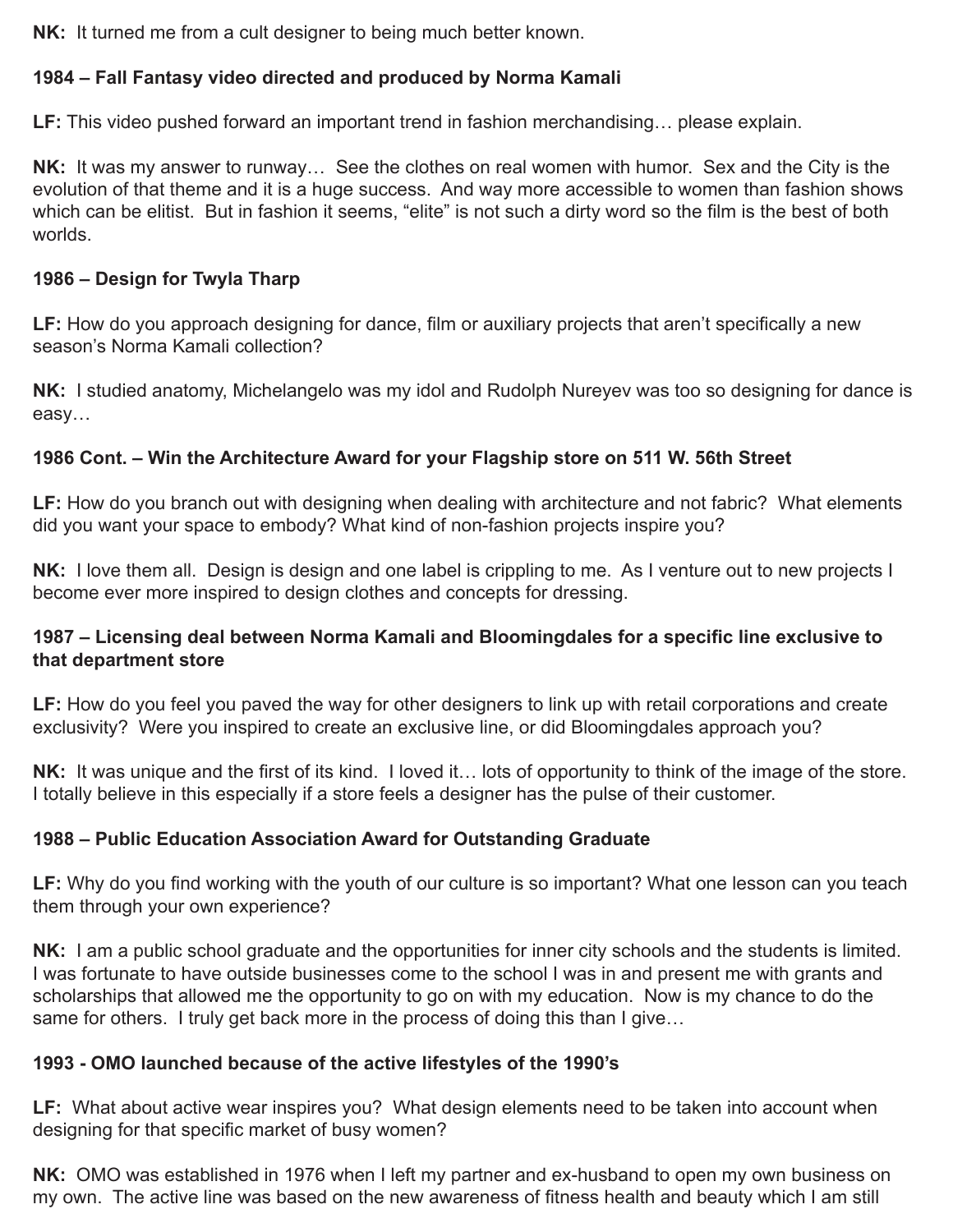**(NK CONT.)** committed to in my business. I love doing technical design for the body, its movement and the feel of support when working out or the function of the construction and the cloth in active sportswear. It is the most modern of all design for women

## **1994 – Beauty line Launched**

**LF:** With beauty, eyewear, home, etc. please explain to me the idea behind the beginnings of a "lifestyle brand" and not just a fashion label? Was that your initial intention?

**NK:** I do what I believe in and beauty was in a transition and still is… The belief that to look beautiful the more make up you wore to look airbrushed was the look then. I believe that fresh, healthy skin of any age is more beautiful and the less you cover it and the more you do to improve its health, the more beautiful you look and the more youthful.

# **1995 – Poly Jersey Collection**

**LF:** Many of the new designers pride themselves on separates that are multi-functional for that busy lifestyle and I feel you are the queen of that entire movement in fashion. Can you please explain why you chose the specific textiles you did when initially launching the Poly Jersey Collection?

**NK:** Any designs that function and are easy to care for, are portable and packable is modern and what I do best because that is how I live. 1996 – World Wide Virtual Reality of the Kamali Collection omo-norma-kamali.com

**LF:** Who attended, how did you get people to participate when the idea of virtual collections was so new?

**NK:** The internet was new for streaming and selling and we actually set up our website and the launch of our collection on line.

## **1998 – Shop Like a Celebrity Service**

LF: In a current world, where everyone wants special treatment, and nothing comes fast or easy enough you really pioneered the convenience of on-line shopping. I feel simple things like Zappos.com (for shoes) would not even exist if it weren't for your original idea, please explain the evolution of Shop Like a Celebrity and if that helped you gain a larger clientele, how it changed you internet business etc.?

**NK:** It is what everyone should do. Allow clients 48 hours to try before they buy and they only pay for what they keep... so what better way is there to buy a swimsuit. Then it is a final sale!

## **1999 – Living Rubber Collection**

LF: Please describe the technology involved to create this product?

**NK:** Body heat changes the color of the fabric like the mood ring type principle.

#### **2000 – www.normakamalicollection.com**

**LF:** How do you feel the internet has changed fashion for both the customer and the designer?

**NK:** It made fashion accessible to the masses…therefore the mass stores are now acceptable places to shop for everyone!! It also made for smarter shoppers who can find what they want at a price they feel